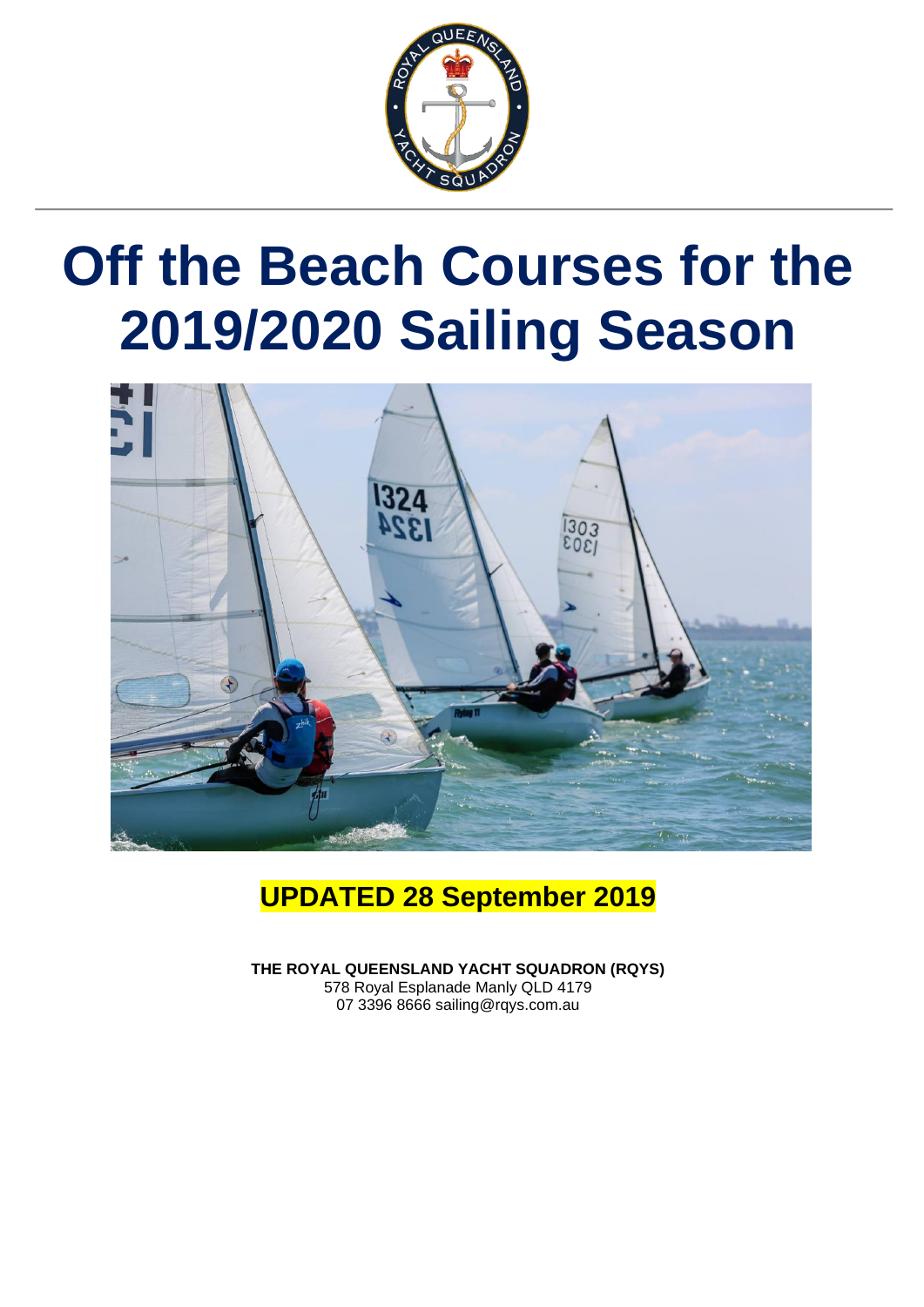#### **Western Course**

| <b>CODE</b>    | <b>COURSE</b>                                            | <b>MARKS DESCRIPTION</b>                                                                     |
|----------------|----------------------------------------------------------|----------------------------------------------------------------------------------------------|
| L1             | Start $-1 - 2p$ – Finish                                 | <b>Mark 1 Yellow Inflatable</b>                                                              |
| L <sub>2</sub> | $Start - 1 - 2s/2p - 1 - 2p - Finish$                    | Marks 2s/2p, 3, Start Pin Orange Inflatables<br><b>Finish Pin Black and White Inflatable</b> |
| L <sub>3</sub> | Start $-1 - 2s/2p - 1 - 2s/2p - 1 - 2p - F$ inish        | <b>Change Mark Purple Inflatable</b>                                                         |
| T1             | Start $-1-3-2p$ – Finish                                 |                                                                                              |
| T2             | Start $-1 - 3 - 2s/2p - 1 - 2p - F$ inish                |                                                                                              |
| T <sub>3</sub> | Start $-1 - 3 - 2s/2p - 1 - 2s/2p - 1 - 3 - 2p$ – Finish |                                                                                              |

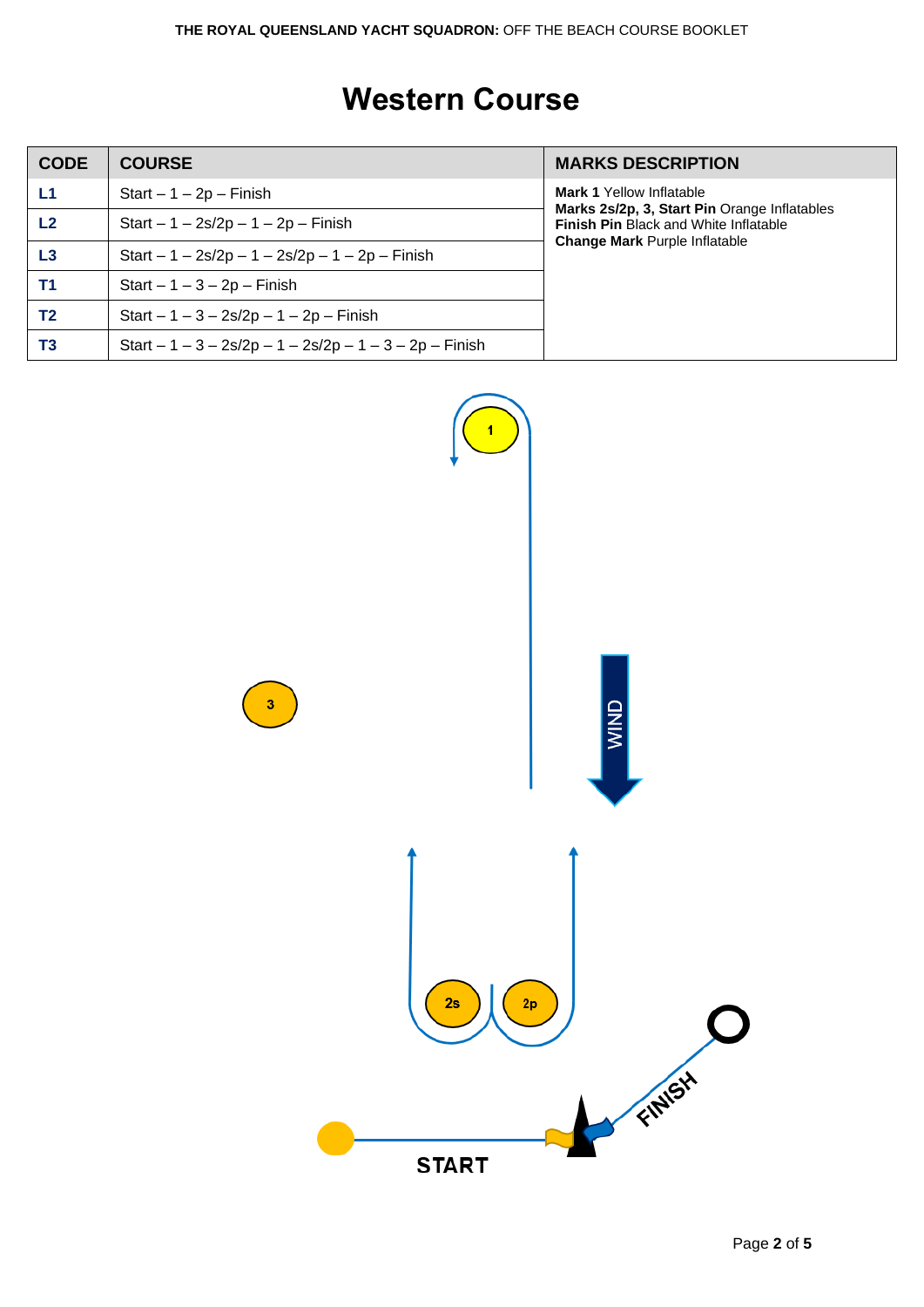### **Southern Course**

| <b>CODE</b>     | <b>COURSE</b>                                              | <b>MARKS DESCRIPTION</b>                                                             |
|-----------------|------------------------------------------------------------|--------------------------------------------------------------------------------------|
| LA <sub>1</sub> | Start $-1a - 2p - Finish$                                  | <b>Mark 1 Yellow Inflatable</b>                                                      |
| LA <sub>2</sub> | Start – $1a - 2s/2p - 1a - 2p - F$ inish                   | <b>Mark 1a Purple Inflatable</b><br>Marks 2s/2p, 3, Start Pin Orange Inflatable      |
| LA <sub>3</sub> | Start – 1a – 2s/2p – 1a – 2s/2p – 1a – 2p – Finish         | <b>Finish Pin Black and White Inflatable</b><br><b>Change Mark Orange Inflatable</b> |
| L1              | $Start - 1 - 2p - Finish$                                  |                                                                                      |
| L2              | Start $-1 - 2s/2p - 1 - 2p - F$ inish                      |                                                                                      |
| L <sub>3</sub>  | Start $-1 - 2s/2p - 1 - 2s/2p - 1 - 2p - F$ inish          |                                                                                      |
| T <sub>1</sub>  | Start $-1a - 3 - 2p$ – Finish                              |                                                                                      |
| T <sub>2</sub>  | Start $- 1a - 3 - 2s/2p - 1a - 2p - F$ inish               |                                                                                      |
| T3              | Start – 1a – 3 – 2s/2p – 1a – 2s/2p – 1a – 3 – 2p – Finish |                                                                                      |

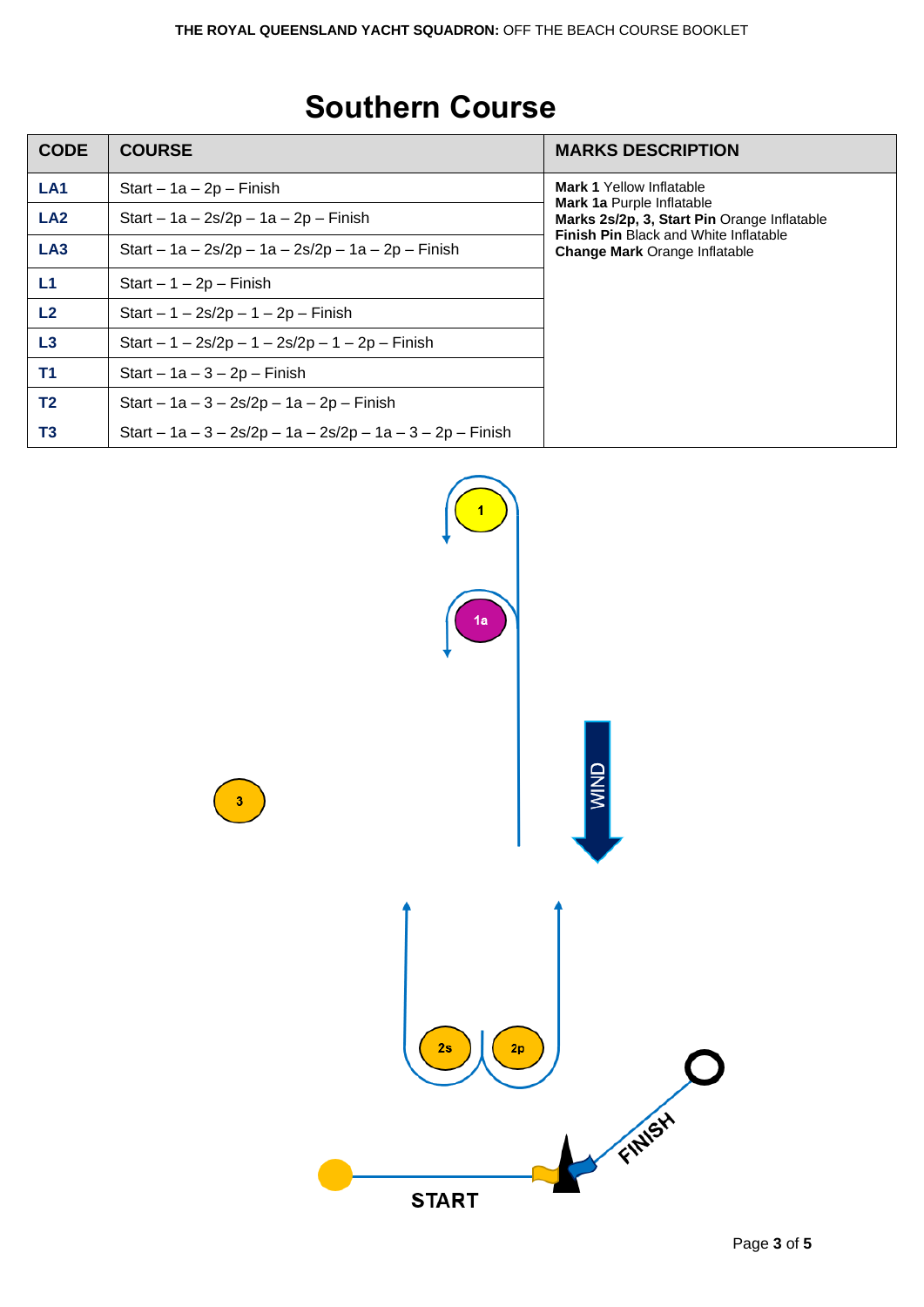#### **Northern Course**

| <b>CODE</b>     | <b>COURSE</b>                                                 | <b>MARKS DESCRIPTION</b>                                                               |
|-----------------|---------------------------------------------------------------|----------------------------------------------------------------------------------------|
| LA <sub>1</sub> | Start $-1 - 1a -$ Finish                                      | Marks 1, 4s/4p Orange Inflatables<br>Marks 2 & 3 Purple Inflatables                    |
| LA <sub>2</sub> | Start $-1 - 1a - 4s/4p - 1 - 1a - F$ inish                    | Mark 1a, Start & Finish Pin Orange Inflatables<br><b>Change Mark Yellow Inflatable</b> |
| LA <sub>3</sub> | Start $-1 - 1a - 4s/4p - 1 - 1a - 4s/4p - 1 - 1a - Finish$    |                                                                                        |
| L1              | Start $-2$ - Finish                                           |                                                                                        |
| L2              | Start $-2 - 4s/4p - 2$ Finish                                 |                                                                                        |
| L3              | Start $-2 - 4s/4p - 2 - 4s/4p - 2 - F$ inish                  |                                                                                        |
| T2              | Start $-2 - 3 - 4s/4p - 2 - 3 - 4p - F$ inish                 |                                                                                        |
| T <sub>3</sub>  | Start $-2 - 3 - 4s/4p - 2 - 3 - 4s/4p - 2 - 3 - 4p - F$ in sh |                                                                                        |